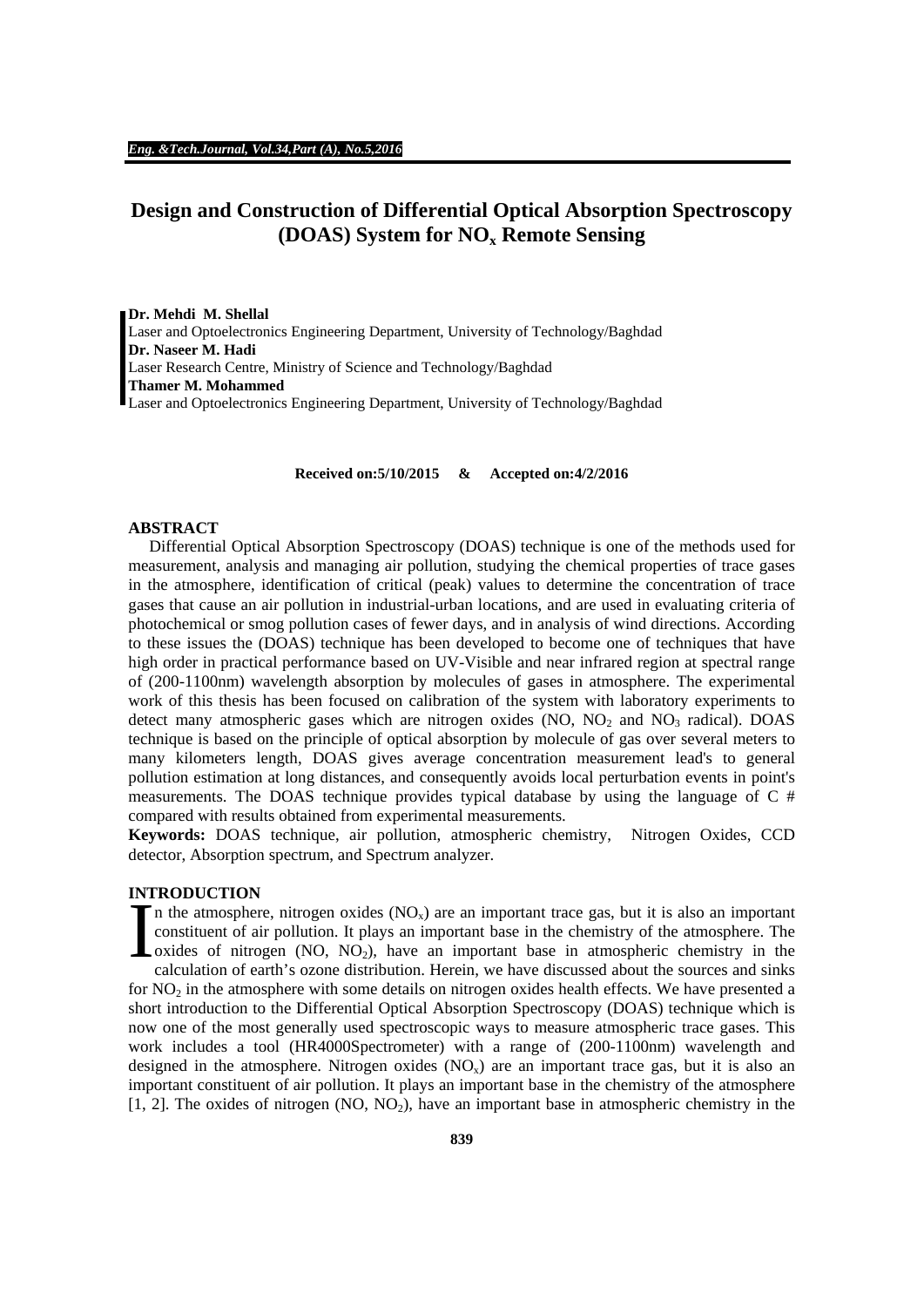#### Spectroscopy (DOAS) System for NO<sub>x</sub> Remote Sensing

calculation of earth's ozone distribution. Herein, we have discussed about the sources and sinks for  $NO<sub>2</sub>$  in the atmosphere with some details on nitrogen oxides health effects. We have presented a short introduction to Differential Optical Absorption Spectroscopy (DOAS) technique which is now one of the most generally used spectroscopic ways to measure atmospheric trace gases. The reasons to choose these tools are due to, high resolution, small size, powerfulness, relatively low price and light weight. DOAS is dependent on the principle of remote sensing to measure chemical species in free space or atmospheric layers, troposphere and stratosphere. In this work, the sources used include broad spectral band light such as: deuterium and halogen lamps of continuous spectrum to measure atmospheric species.

 This technique is used to measure air pollution through determining the concentration of trace gases. So this technique should be more sensitive at low concentration of gases to describe few parts per billion (20ppb at pressure 1atm.295k)[3].The high sensitivity is required to avoid the interferences with other particles in the atmosphere. This technique is very important for measuring the concentration of trace gases such as,  $NO$ ,  $NO<sub>2</sub>$  and  $NO<sub>3</sub>$  radical in open path and detection limit for volcanic emissions, air pollution and bombers by using UV/VIS and NIR spectral region at the range (200-1100nm) wavelength, then to analysis type and concentration of gas. Nitrogen oxides are considered the most pollution species in the environment and urban areas. DOAS technique can be applied to several meters of distance [4]. The instrument of DOAS technique includes continuous light source and the sample is placed at over  $(1 - 4m)$  distance from a light source, high resolution spectrum analyzer (HR4000 spectrometer), telescope, monochromator, photomultiplier tube detector and monitor. Finally, a comparison between the DOAS instrument and UV/Visible spectrometer technique was done [5, 6], the process is presented as shown in figure (1).



 **Figure (1): Steps of DOAS Set-up** 

The DOAS technique has many applications [6] as shown in the following:

- Monitoring of air pollution to observe the performance of active DOAS
- Monitoring distribution of trace gas in atmosphere (troposphere and stratosphere) by measuring the concentration.
- Diagnosis composition of the stratosphere passive spectroscopy.
- To study the atmospheric chemistry.

## **Experimental setup**

The DOAS system consists of the following parameters:

- 1) Broad spectral band UV-Vis and Nir light source, deuterium and halogen lamps.
- 3) A target cuvette to the liquid sample or gas chamber to the gas.
- 2) Telescope to collect beam divergence toward detector.

4) Spectrum analyzer high resolution type (HR4000) connected to the computer for saving absorption spectra for target (liquid and gas).

5) Personal computer to control the detector to save the absorption spectrum.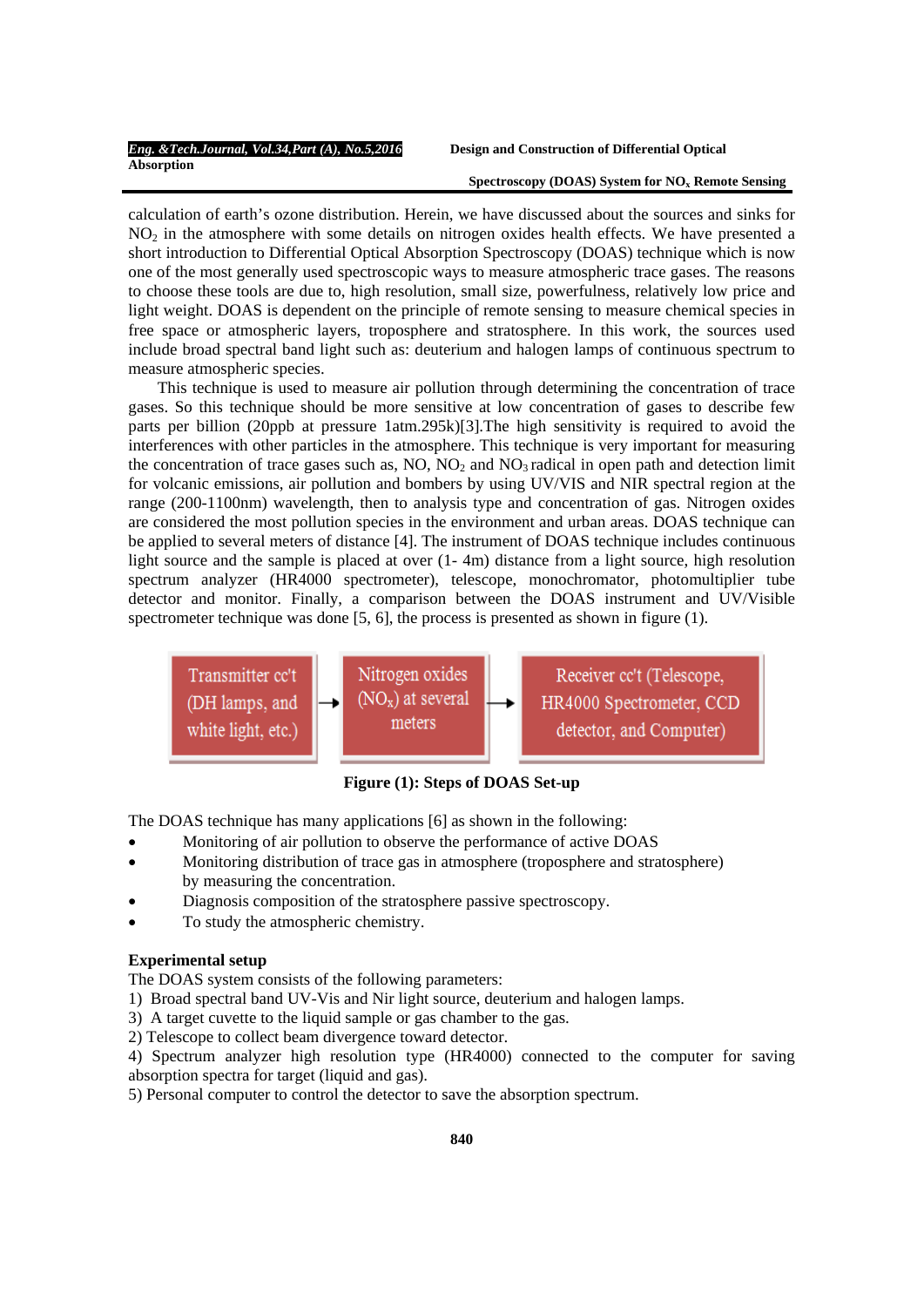Spectroscopy (DOAS) System for NO<sub>x</sub> Remote Sensing

These components are shown in Fig. (2)



**Figure (2): Overall devices of the DOAS system model** 

The advantages of DOAS system are:

- 1) Broad spectral band has a feature that Rayleigh and Mie of scattering are canceled [5].
- 2) There is no need to estimate the incident intensity [7].
- 3) High sensitive, specification and quantum efficiency at long path length [8,9].

4) The scientific studies require parameters such as low detection limit, more or large degree flexibility and specific detection [8].

# **Results and Discussions**

 In this part, the DOAS technique study of absorption spectroscopy for many solutions with approx. different concentrations will be tested. The results of the experimental work and their discussion are to be shown here. This work includes the measurement of absorption intensity in the UV-Vis and Nir region produced by the interaction of a light beam with material. The target is the water solutions of nitrate composions ( $NaNO<sub>3</sub>$ ), nitrite composion ( $NaNO<sub>2</sub>$ ) and vapor gases NO,  $NO<sub>2</sub>$  and  $NO<sub>3</sub>$  radical. For studying the effect of the light beam parameters in using DOAS applications, we introduced many experiments for identifying the impact of these effects of light beam parameters:

# **Effect of the light beam on the absorption Intensity for sodium nitrite (NaNO2) solution**

Figures (3 a, b, c, d, e and f) show many of concentrations for sodium nitrite  $(NaNO<sub>2</sub>)$  solution of the atmospheric pressure in the range (200-1100 nm) wavelength, continuous light power 25watt. The spot size diameter of the light beam is equal to 1cm to cover target area. The concentration of the NaNO<sub>2</sub> exhibited an almost linear increase with absorbance.



Figure (3a) The absorption spectrum of the NaNO<sub>2</sub> at concentration 15 ppm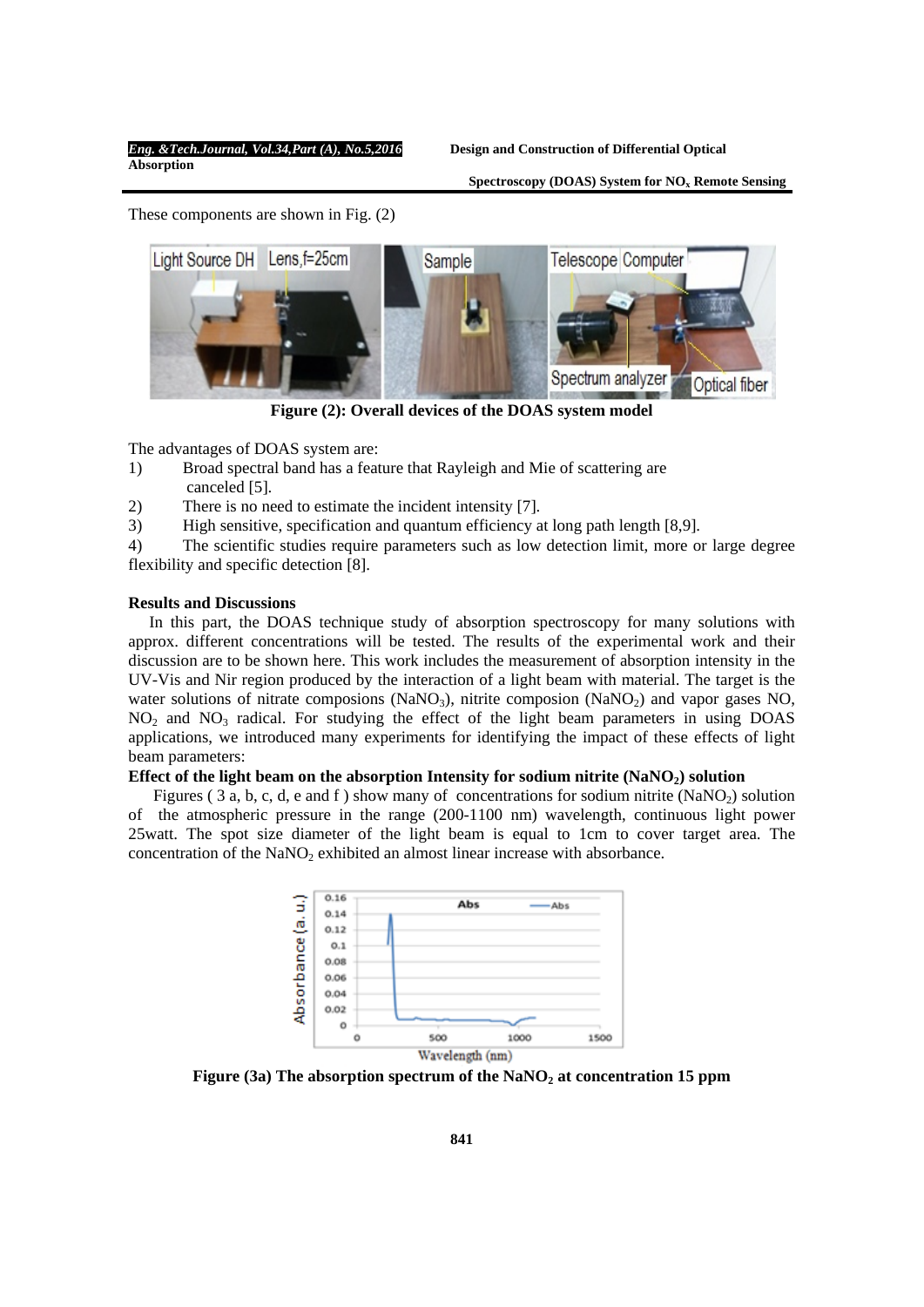**Absorption** 

 **Spectroscopy (DOAS) System for NOx Remote Sensing**



Figure (3b) The absorption spectrum of the NaNO<sub>2</sub> at concentration 20 ppm



Figure (3c) The absorption spectrum of the NaNO<sub>2</sub> at concentration 55 ppm



Figure (3d) The absorption spectrum of the NaNO<sub>2</sub> at concentration 100 ppm



Figure (3e) The absorption spectrum of the NaNO<sub>2</sub> at concentration 125 ppm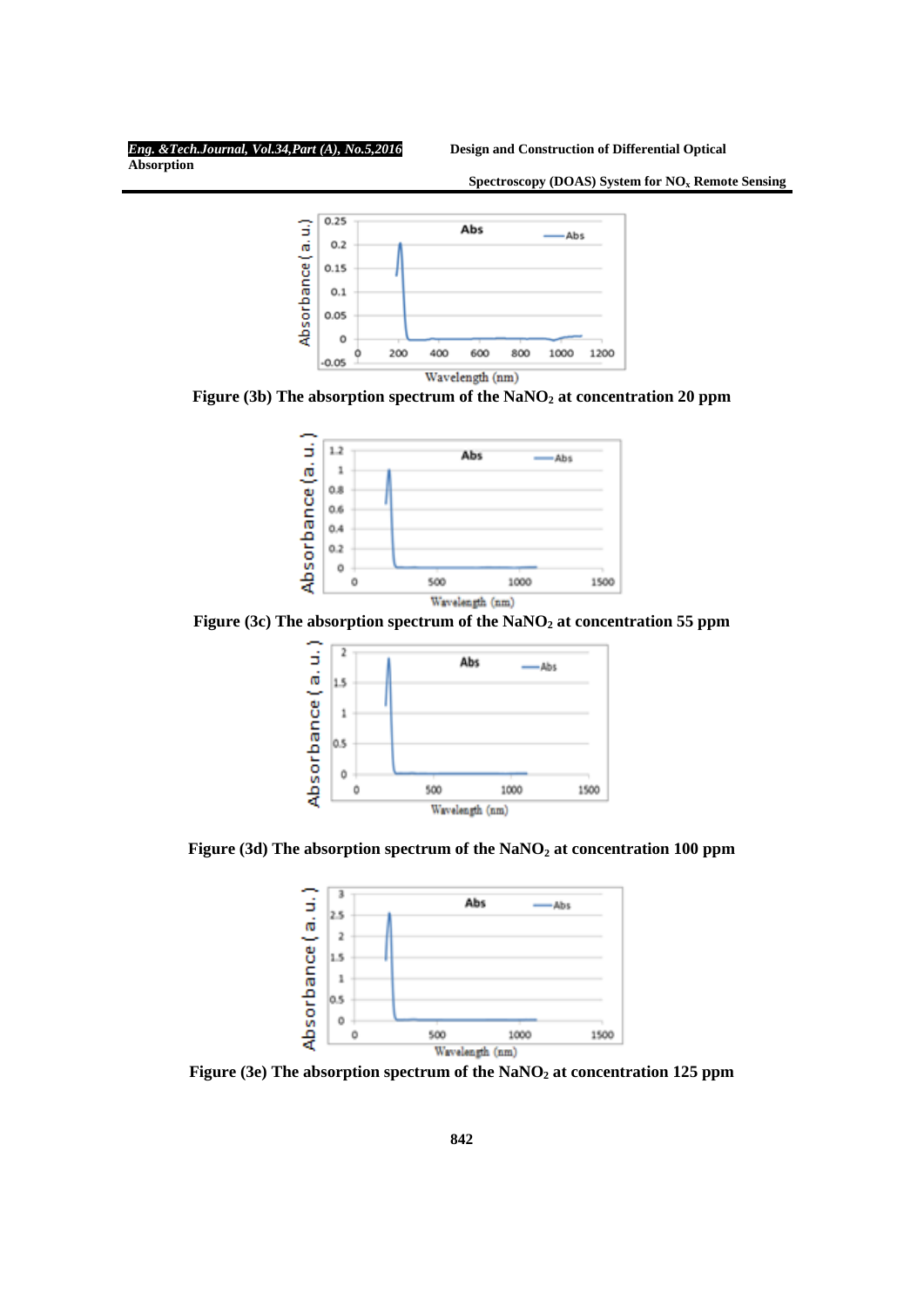**Absorption** 

 **Spectroscopy (DOAS) System for NOx Remote Sensing**



Figure (3f) The absorption spectrum of the NaNO<sub>2</sub> at concentration 150 ppm

# Effect of the light source on the barium nitrate BaNO<sub>3</sub> solution absorption Intensity

Figures (4 a, b, c and d) show, the different concentrations of barium nitrate (BaNO<sub>3</sub>) solution at normal atmospheric pressure and room temperature (1 atm., and 298k) in the range (200-1100 nm) wavelength, of continuous light power 25 watt. The spot size diameter of the light beam is equal to 1cm to cover target area.



Figure (4a) The absorption spectrum of the BaNO<sub>3</sub> at concentration of 15 ppm



Figure (4b) The absorption spectrum of the BaNO<sub>3</sub> at concentration of 25 ppm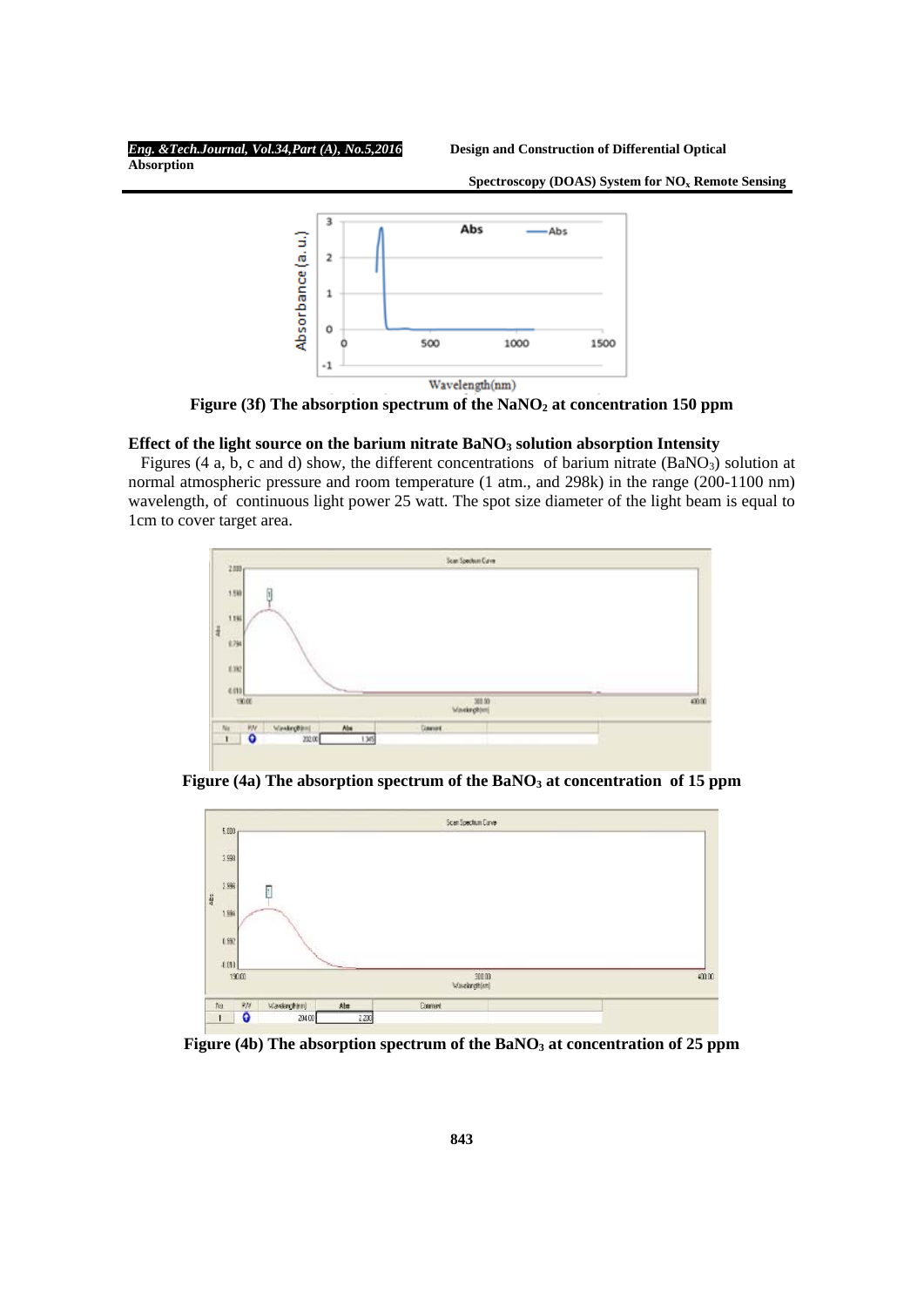**Absorption** 

 **Spectroscopy (DOAS) System for NOx Remote Sensing**



Figure (4c) The absorption spectrum of the BaNO<sub>3</sub> at concentration of 50 ppm

The concentration of the  $BaNO<sub>3</sub>$  exhibited an almost linear increase with absorption as shown in fig. 4d.



Wavelength (nm)

Figure (4d): Calibration curve of the BaNO<sub>3</sub> an absorbance as a function of concentration, 15, **25, and50 ppm with wavelength is constant** 

# **Effect of the light source on the differential absorption for nitrogen oxides**

 In the vacuum chamber the light beam can subject several processes like absorption. In DOAS only those signals that are changing rapidly are analyzed as a function of wavelength (differential) in DOAS. We can investigate different species instantaneously [6, 9]. From DOAS, target species that can be retrieved are,  $NO$ ,  $NO<sub>2</sub>$  and  $NO<sub>3</sub>$  radical. Some differential absorption cross-sections are shown in figure 6.The vacuum chamber evacuated down to 1atm using hand pump and diffusion pump at one time. The dissolved gas was removed by boiling the water at  $90C<sup>0</sup>$  for 8 minutes; a plastic pipe was used to transfer the gas to the gas chamber. Nitric oxides  $(NO_x)$  were analyzed by applying light beam across quartz windows; the sample is placed at variable distances.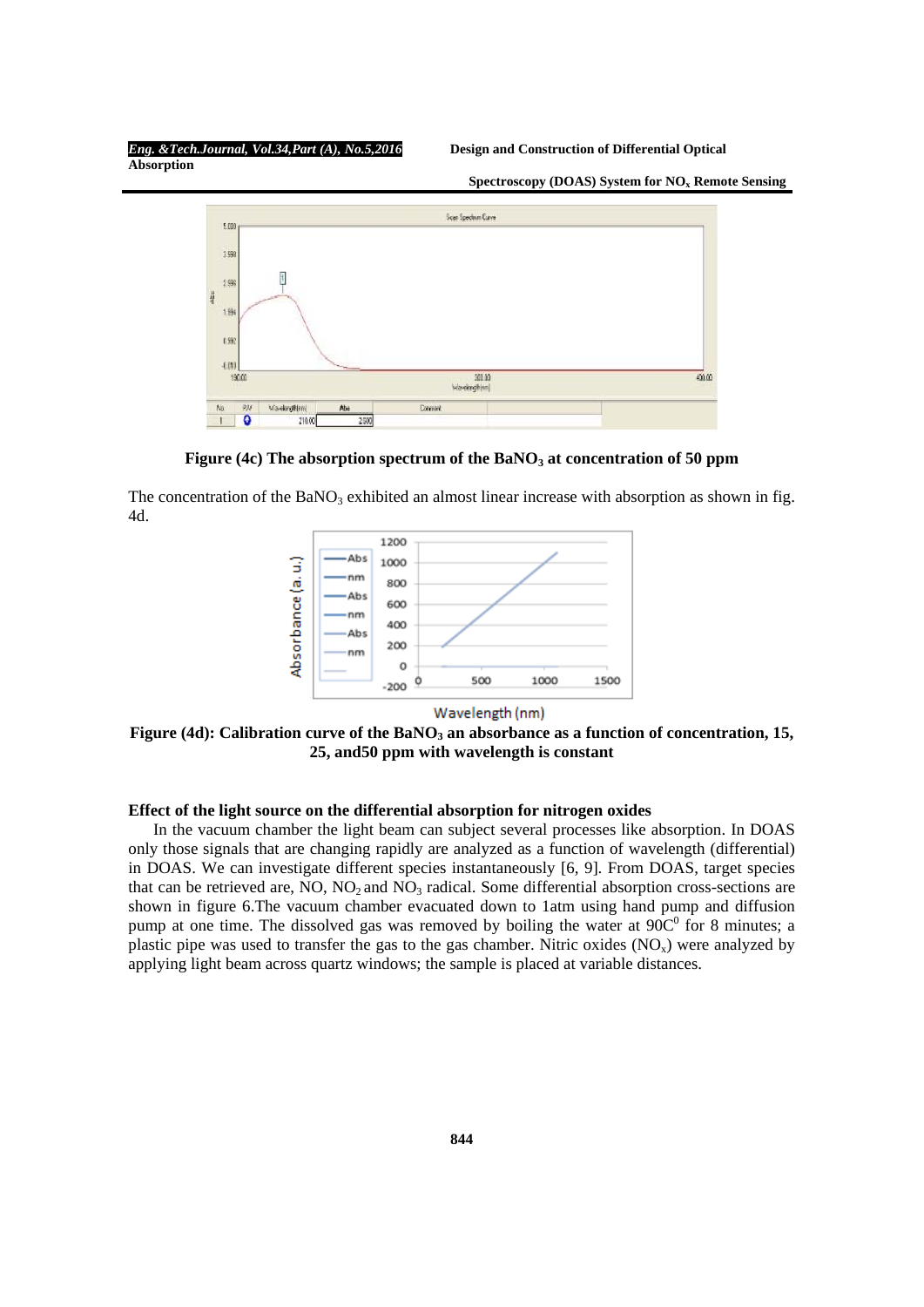**Spectroscopy (DOAS) System for NO<sub>x</sub> Remote Sensing** 

**Absorption** 



Figure(5) Differential absorption cross-sections of different gas species (NO<sub>x</sub>) at 4m in the **laboratory.** 

 DOAS system includes some parameters that experimentally and technically can powerfully affect the analytical results. The DOAS system has been designed in this work which does not differ in principle from the origin, but some of the side effects that go out working as an ideal. DOAS has several spectrometers with wide spectral regions. There have been optical resolution (0.5 nm or lower than) to know spectral lines more. Optical chamber is designed for keeping isolation from the environment gases, distortion and optical noise level. In low power light source we need to the focus the light beam on the target for keeping on the parallel light beam to cover target area and low attenuation of the signal intensity. The intensity of the light beam on the target calculates function irradiance. It is between (69.6-2.8 lux) that gives the best intensity of the absorption spectrum on the background signal.

# **CONCLUSIONS:**

The following conclusions were drawn:

1) The optical system was isolated within a closed optical cavity gas chamber to obtain high accuracy and resolution for absorption spectrum.

2) The night time has low noise and distortion, high accuracy of the low power source was obtained which is proportional to good alignment, high resolution in several distances and the (S/N) is high.

3) Spectrometer parameters (wide spectral range and optical resolution) have been very important that covers wide range of the absorption spectrum trace gases, and higher ability to split spectrum lines.

# **REFERENCES**

[1] Platt, U.; Stutz, J.; Differential absorption spectroscopy, Physics of earth and space environments, 2008.

[2] Svanberg, S.: Atomic and Molecular Spectroscopy, 2nd. Springer Series on Atoms and Plasmas, Springer Berlin, Heidelberg (1992).

[3] Edner, H., Ragnarson, P., Svanberg, S.: A multi-path DOAS system for large area pollution monitoring. In: Borrell, P.M., et al. (eds.) Proceedings of EUROTRAC Symposium 1992, pp. 220– 223, SPB Academic Publishing BV, Den Haag (1992).